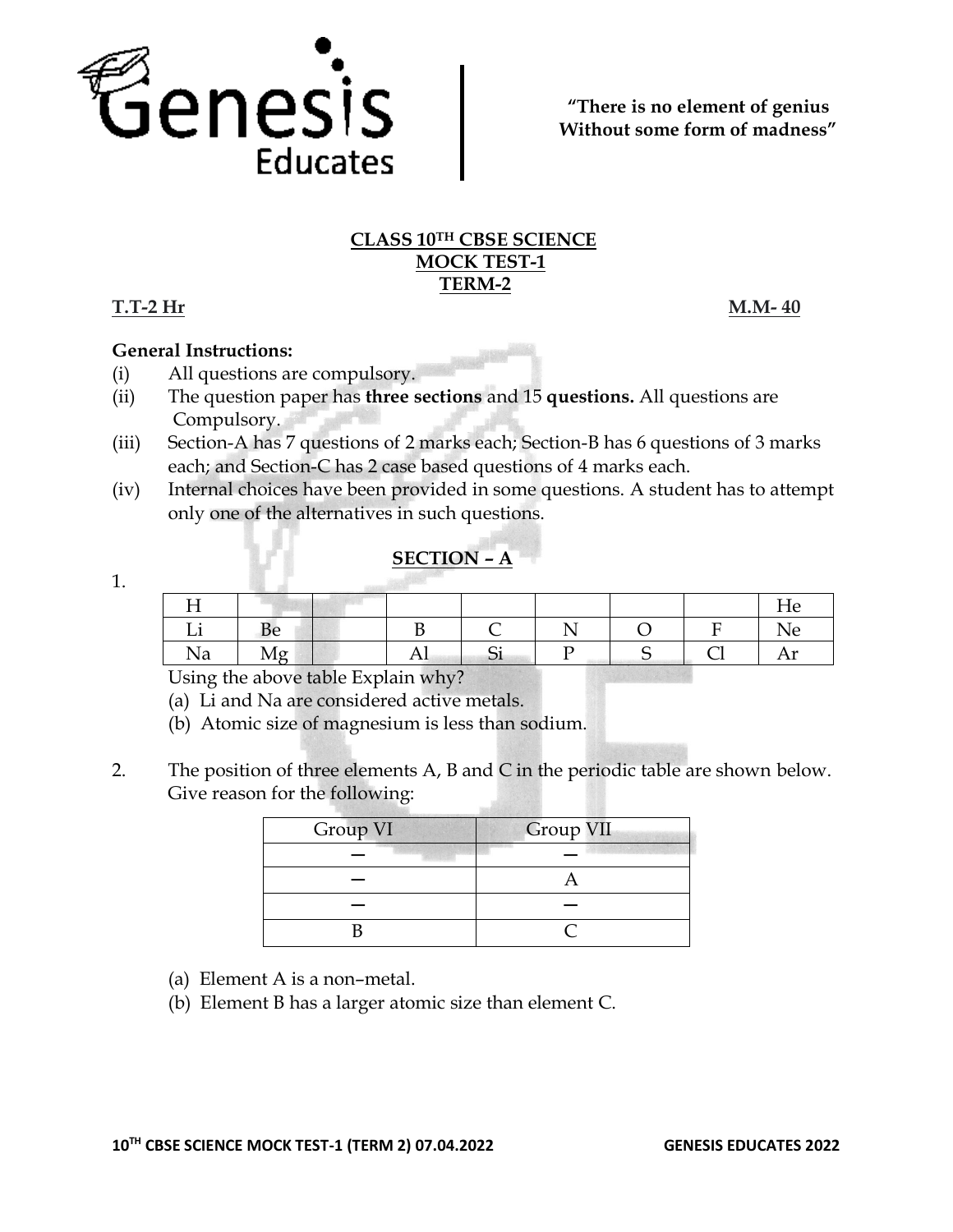3. (a) Look at the diagram. Identify the organism and where it is found.



- (b) Name the method of reproduction of this organism.
- 4. (a) What do you call the part which is a log, coiled tube that rests on the back side of the testicle? State the function of this part.
	- (b) How do oral contraceptives work?
- 5. A red coloured flowering plant (RR) is crossed with white colored flowering plant (rr). What should be the percentage of white flowering plants in F2 generation after F1 plants are self pollinated? Explain with the punnet square.

OR

Rohan with blood group "A" marries to Priya with blood group "O". Their daughter Payal has the blood group "O". Which of the trait is dominant? Give reason.

6. In the arrangement shown in figure there are two coils wound on a nonconducting cylindrical rod. Initially the key is not inserted in the circuit. Later the key is inserted and then removed shortly after.



What are the two observations that can be noted from the galvanometer reading?

OR

An electron enters a magnetic field at right angle to the field direction as shown in figure.Electron



**10TH CBSE SCIENCE MOCK TEST-1 (TERM 2) 07.04.2022 GENESIS EDUCATES 2022**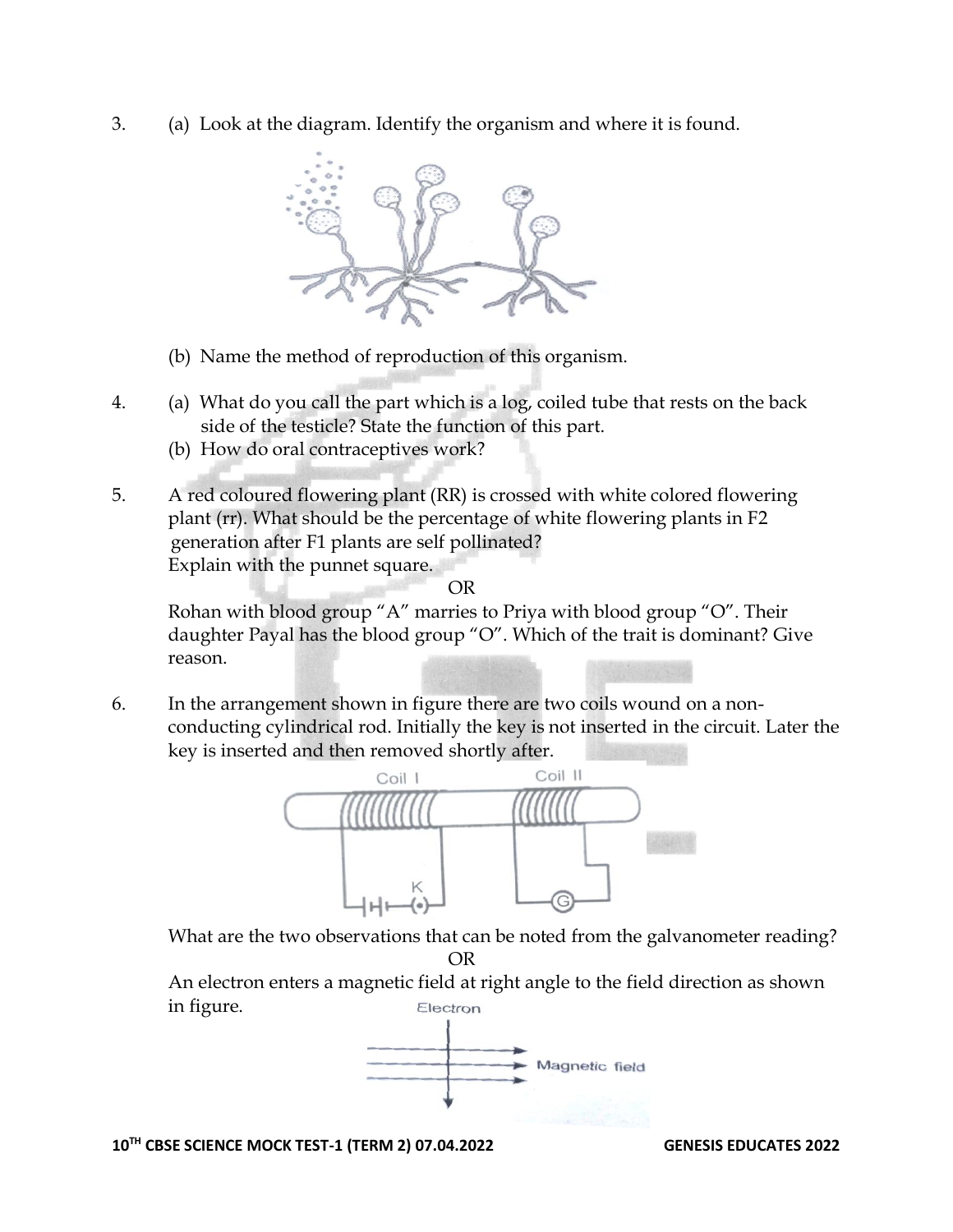- (a) State the rule to find the direction of force acting on the electron.
- (b) What will be the direction of force acting on the electron in the above case?
- 7. Look at the figure. The amount of energy the grass receives is 30,000 J from the sun. Son



Which of the animal above will have more energy? Calculate the amount and justify the reason.

OR

Give two differences between grazing food chain and detritus food chain.

## **SECTION-B**

- 8. An element 'X' belongs to third period and group 16 of the modern periodic table.
	- (a) Determine the number of valence electrons and the valency of 'X'
	- (b) Give molecular formula of the compound when X reacts with hydrogen.
	- (c) Name the element 'X' and state whether it is metallic or non-metallic.
- 9. (a) Draw the structural formula of each of the following :
	- (i) Ethanoic acid (ii) But-2-yne
	- (b) Distinguish between the saturated hydrocarbon ethane and the unsaturated ethene by drawing their structural formula

### OR.

Identify the term or substance based on the descriptions given below:

- (a) Ice like crystals formed on cooling an organic acid sufficiently.
- (b) Hydrocarbon containing a triple bond used for welding purposes.
- (c) The property by virtue of which the compound has the same molecular formula but different structural formula.
- 10. The sex of a baby is determined genetically at the time of conception in human beings. Explain the statement.
- 11. An electric heater is rated as 1200 W–200 V. Calculate:
	- (a) The current flowing through it.
	- (b) Resistance of heating elements.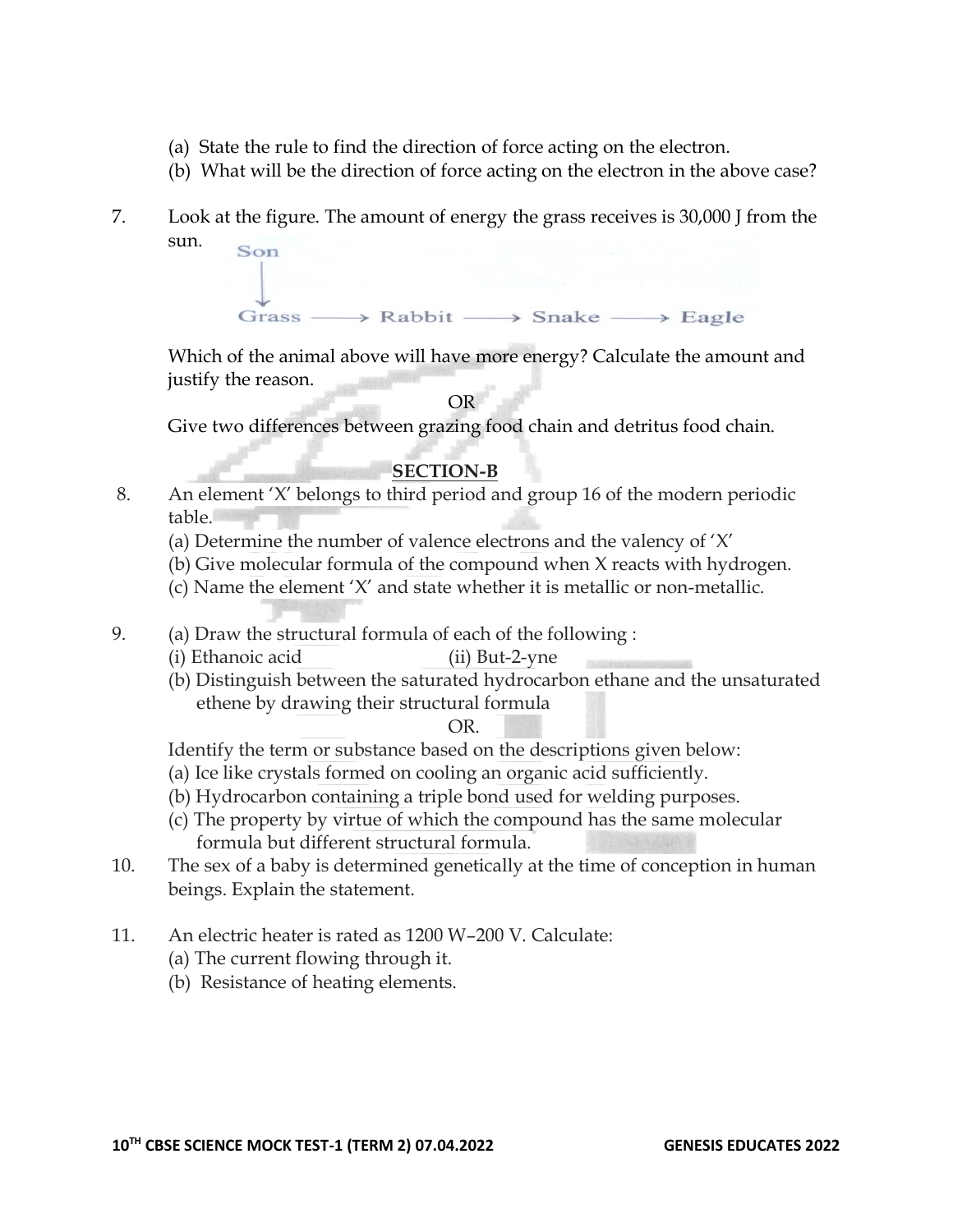12. Circuit diagram shown in figure. Show a battery of 9 V, such that the ammeter records a current of 0.2 A. Calculate the value of resistor X.



OR

Three resistors of 6  $\Omega$ , 3  $\Omega$  and 2  $\Omega$  are connected in parallel. This combination of resistors is connected in series to another resistor of  $4 \Omega$  and then to a cell of e.m.f 1.5 V. Draw the circuit diagram and calculate:

- (a) The current drawn from the cell
- (b) The current flowing in each of the resistor in the parallel circuit.



13. A marine ecosystem has a food chain.

 $A \rightarrow B \rightarrow C \rightarrow D$ 

- (a) Which name can replace A? What is its importance?
- (b) Name the organism which could be D?
- (c) What could be C? What type of predator is it?

### **SECTION -C**

- 14. The genotype of a green stemmed tomato plants is denoted as GG and the purple stemmed tomato plants is denoted as gg.
	- (a) In F1 progeny, what would be the colour of the stem if these two are crossed with each other?
	- (b) Draw the flowchart to show the result, if F1 plants are self pollinated.
	- (c) What would be the ratio of Gg and gg in the progeny? Draw the flow chart to show it.

OR

What would be the percentage of purple stemmed plant?

15. Read the following and answer the following questions. A solenoid is a long helical coil of wire through which a current is run in order to create a magnetic field. The magnetic field of the solenoid is the

### **10TH CBSE SCIENCE MOCK TEST-1 (TERM 2) 07.04.2022 GENESIS EDUCATES 2022**